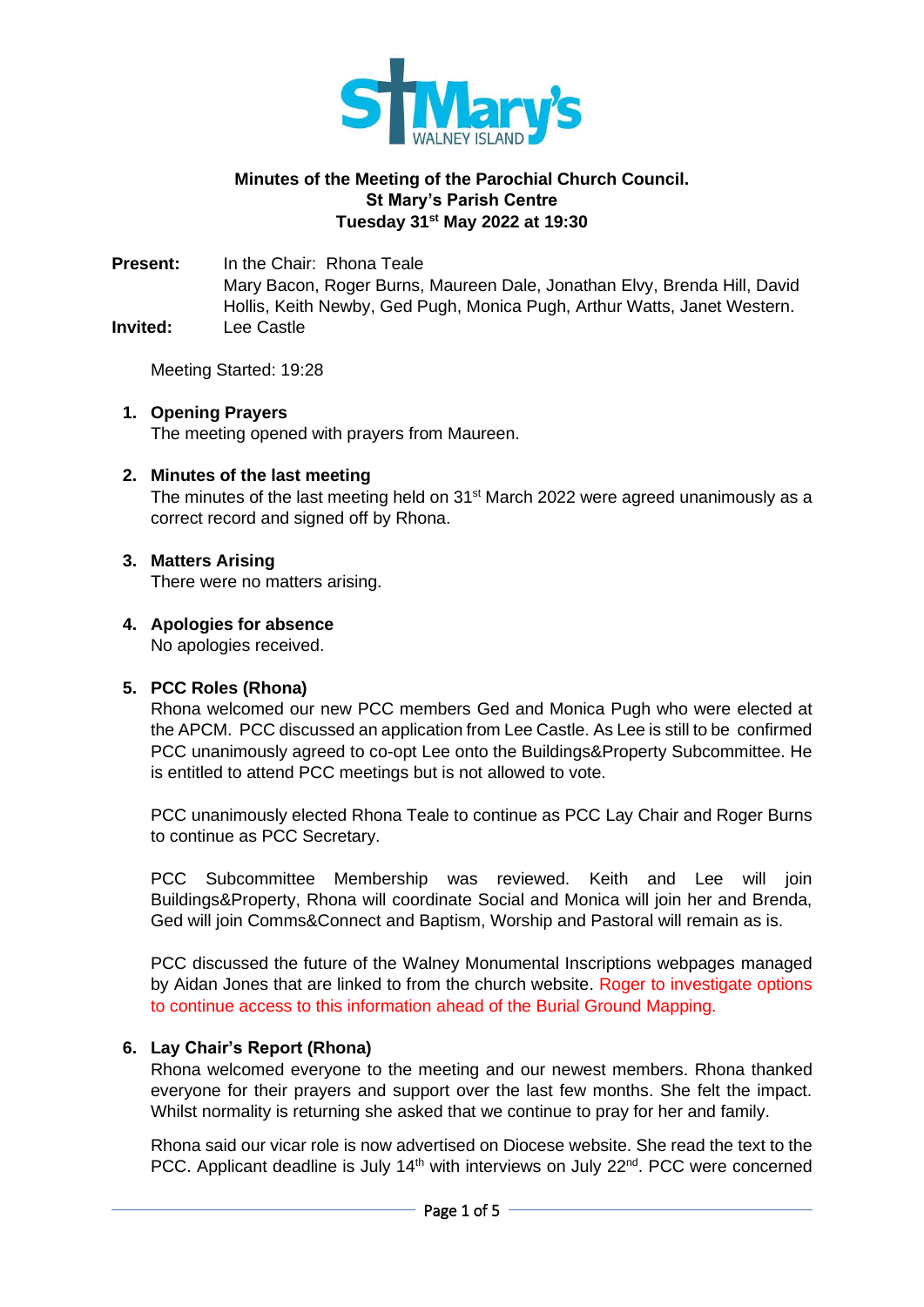

that the application form couldn't be downloaded as implied. Post meeting Rhona contacted Vernon who has now addressed the problem.

## **7. Treasurers report (David)**

David presented the YTD financial picture. We are doing OK. We have paid £15250 to the Parish Offer, which is over 50% of target. Our bank balance is up £2k on last year. Fabric fund spending was higher due to the Lady Chappel roof repairs. The Parish Centre has new lights funded by a grant. We have £1885 in the fabric fund for church repairs, the Parish Centre fund is £15k. We are awaiting Slimming World to pay Parish Centre fees. Brenda will chase up.

Fees income is up with more funerals and donations. Gift Aid Tax received up £300 plus a legacy of £100. Overall General Fund income is up by £3900 and Restricted fund income is up by £2872 compared to last year. General Fund Expenditure is up driven by the increased Parish Offer.

### **8. Churchwardens Report (Maureen)**

Maureen said that since the last PCC meeting there have been 8 Baptisms, 5 funerals, 4 Interment of Ashes and 2 Memorial Services.

On 7th May we had another Churchyard Clean-Up Day when it was discovered that there were many overgrown grave plaques many of which have now been cleared and special thanks go to Arthur Watts and Monica Ged for their diligence in continuing to get as many as possible cleared before the Churchyard is scanned by surveyors as part of the national Burial Grounds Mapping Project progamme. Although this was expected to take place before now there has been a delay due to technical problems and we are awaiting a new date. The number of people who were able to come and help was disappointing but we were very grateful for the amount of work that it was possible to get done. We extend grateful thanks to all who came to help.

Christian Aid Week took place during 15th – 21st May and envelopes were available at the back of church for donations which raised £218.00 and a further £212.00 was raised by holding a Christian Aid Ploughman's Lunch on Saturday, 20th May making a total of £430.00. Thanks go to Brenda Hill and Sheila Reynolds for organising the lunch and to all who gave so generously.

St. Mary's Brownies held a Party on Wednesday 25th May to raise funds for Ukraine and £129.00 was raised. Well done to Brown Owl, helpers and Brownies.

The Deanery Ascension Day Service was held in St. Aidan's Church on Thursday evening, 26th May at which The Revd. Robin Ham preached.

As a PCC and Church we still have many challenges to address with regard to the maintenance of our buildings which the Building and Property Sub Committee are looking into. Please pray that wise decisions will be reached.

It has been a busy time since our last PCC meeting and Rhona and Maureen are very grateful for the support and encouragement that they receive from the church family. Please remain prayerful as we continue to wait for a new vicar to be appointed.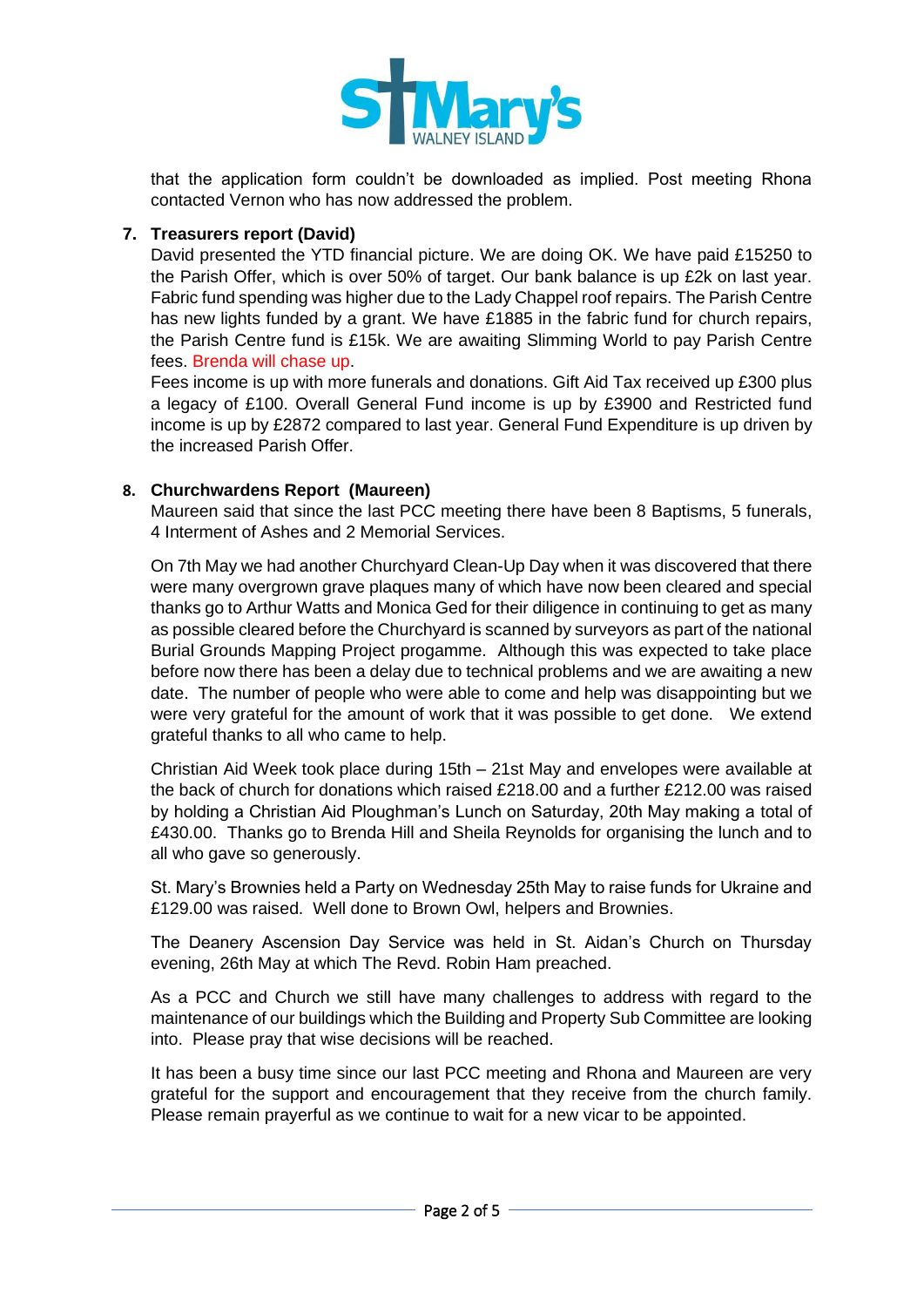

# **9. Barrow Mission Community (Maureen)**

Maureen said the BMC Prayer Meetings continue to meet at different locations every week and the focus of prayer is on praying for our individual churches, communities and town. Seeking God's guidance in ways in which to invite others to explore what it means to be a Christian. These meetings are open to everyone.

#### **10. Safeguarding (Rhona)**

Rhona said she will follow up with DBS certification for new PCC members.

### **11. PCC Sub-committee Reports**

### **11.1 Buildings and Property.**

This PCC Sub-committee did not meet in May due to delegate availability. Risks were assessed and progressed via email. Work undertaken since the March PCC meeting includes:

- Protective measures to prevent rainwater leakage into the cellar electrical boxes are working. The rotting board have been replaced and electrical boxes re-seated.
- The two rubbish bins in the car park were removed unexpectedly by the council. After contacting them one bin has been returned and is to be emptied weekly.
- The Church Electrical survey was received from Andy Barnes. Andy walked through the necessary changes with Roger and Arthur. Awaiting Andy to implement required changes to improve safety and efficiency.
- DSL have amended boiler settings so only one boiler fires up when using hot water, not two, thereby saving energy costs.
- Arthur and Roger inspected guttering outside gents and ladies toilets. There are no obvious blockages. A new roof is needed to address the shortcomings of the current roof which has past its expected service life.
- Andy Barnes installed new LED lighting in the Parish Centre reducing energy costs.
- A second quote to replace the Parish Centre roof was received.
- The lightening conductor test required by the latest Quinquennial survey was completed successfully.

Arthur reported to the meeting that the graffiti has been cleared from the back of the shop facing the churchyard. PCC thanked Arthur for his persistence.

PCC discussed the Parish Centre roof. Rainwater is leaking from guttering by the toilets. We still need to raise money to provide a new roof. The Social Committee were asked if they could provide some ideas to raise money, for example another Music Marathon, at the next PCC. Ged offered to help Roger with grant applications.

PCC had a lengthy but necessary discussion on the Knox Street Annex. It was agreed we needed to respond to our insurer's latest requests and board up the building and to submit the 2014 Structural survey report along with a recent building expert's observations on its current state. Another company has been identified to perform an upto-date survey if necessary.

PCC agreed that despite delays in Land Registration and planning permission expiration the best course of action is to proceed with a sale. It was noted that the Scouts can manage with the main hall and do not require the Annex. If a sale is clearly not viable then PCC will review. Roger agreed to reflect our concerns with the Diocese Solicitor, to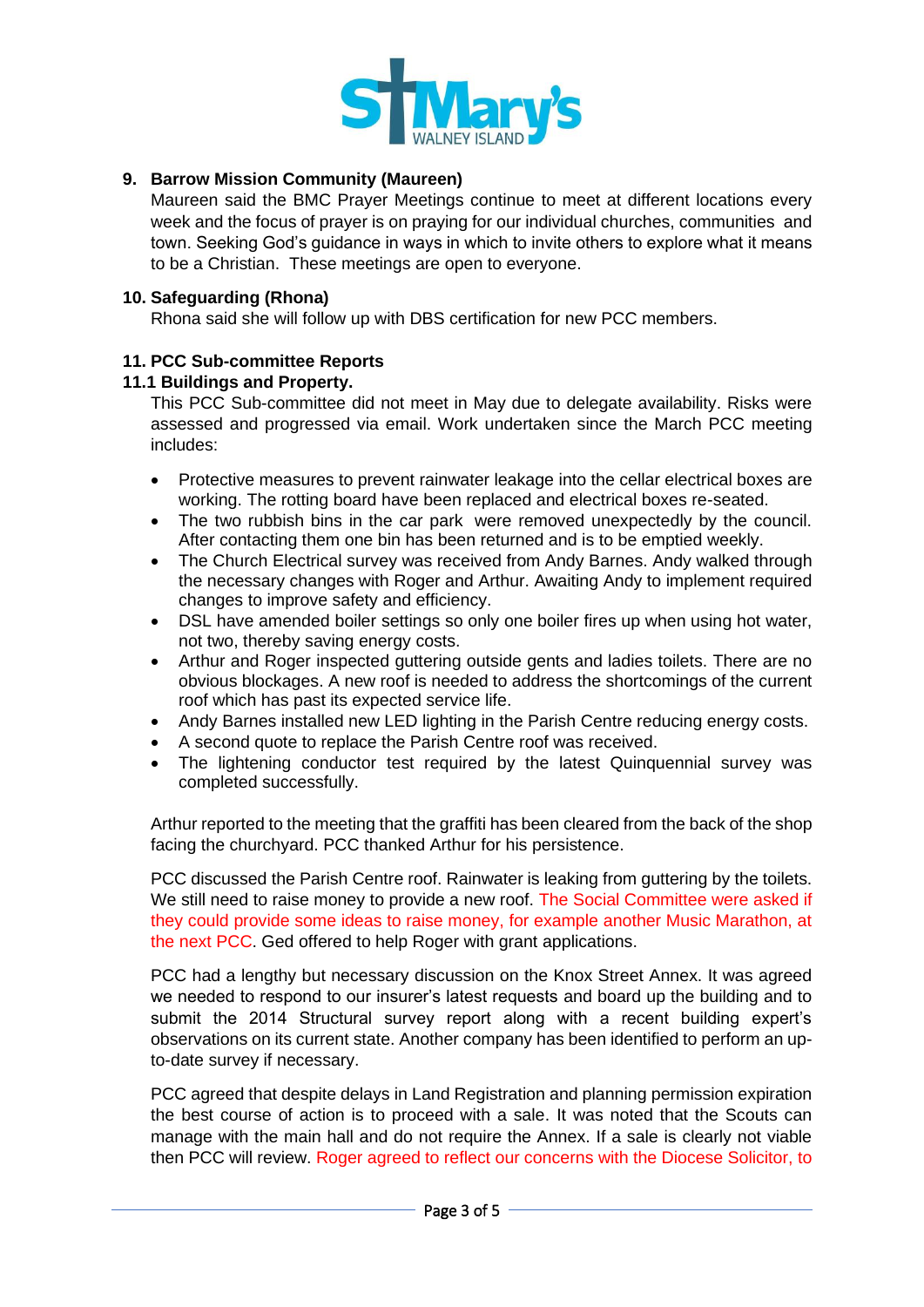

establish if planning permission can be extended and to take necessary actions to expedite a sale.

#### **11.2 Communications and Connect**

The team has not met since the last PCC meeting. Team members continue to collaborate and address topics via email. Our website is getting around 6 "hits" a day with the "Contact Us" and "Parish Centre" pages getting the greatest interest. Our "A Church Near You" website is getting around 14 "hits" a day. Our Facebook membership continues to grow with 339 members.

#### **11.3 Worship Committee (Maureen).**

Maureen said the Worship Committee have been very busy over the last two months in preparing Lay Led Services especially as we approached the Easter season.

Our Palm Sunday Service on 10th April was a Service of Holy Communion at which the retired Revd. Clive Shaw presided, our thanks go to him.

We joined with Vickerstown Methodist Church on the evening of 14th April for the Maundy Thursday Service which was a lovely Service led by Revd. Dr. Helen Hooley. On Good Friday afternoon a Service of the Word was held in St. Mary's at 2pm led by the Worship Group and on Easter Day the retired Revd. John Hodgkinson presided at a Service of Holy Communion. Again on 24th April a Service of the Word was led by the Worship Group at which Opa Geilbel very kindly came and preached God's word. On the 22nd May the Worship Group led a Service of the Word on which the focus was the work of Christian Aid. We appreciate all the help we receive especially from Fr. Jack Knill Jones and clergy from within the Deanery. We very much appreciate help from retired clergy.

#### **11.4 Baptism Committee (Maureen)**

Maureen said the Baptism Team continue to carry out Baptism Preparation for families bringing their children for baptism every month. Over the past two months eight children have been baptised on the first and second Sundays of each month. We also still have requests for baptism and will soon be fully booked for the remainder of the year. We still have plans to hold a short Thanksgiving Service in the Centre to welcome those families whose children were baptised during 2021. Fr. Jack Knill-Jones and Revd. Martin Willliams, Methodist Minister have carried out all the baptisms and our thanks go to them.

#### **12. Secretary Report (Roger)**

Roger said Preparations for the APCM were undertaken. The meeting was held on Sunday May 22nd in the Parish Centre. Following elections of officials then the necessary registration to the Diocese was made. He also had dialogue with the Diocese to ensure the appropriate paperwork was completed to select a new incumbent.

#### **13. Any Other Urgent Business**

#### **13.1 Resuming distribution of Communion wine (Maureen)**

Maureen said we need to make a decision on the resumption of taking wine at Communion. PCC agreed we need to go back to the taking of wine. We are not allowed to use individual cups for wine. Amy uses the intinction method to dip bread in wine. Other churches are returning to the shared cup though people can choose not to use it. There was a split PCC vote between these two methods so it was agreed to get feedback from parishoners at this coming Sunday's service in the Centre.